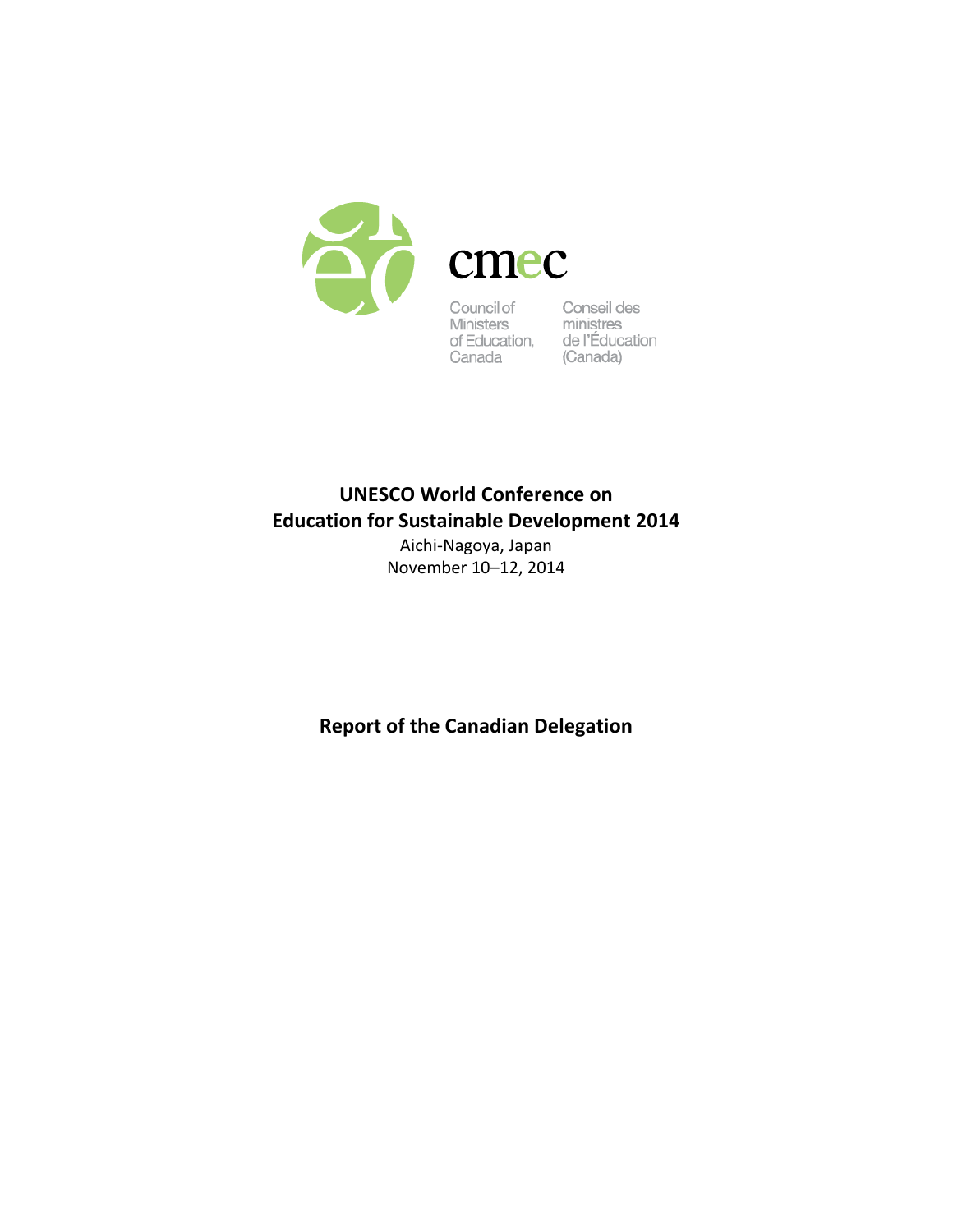## **Table of Contents**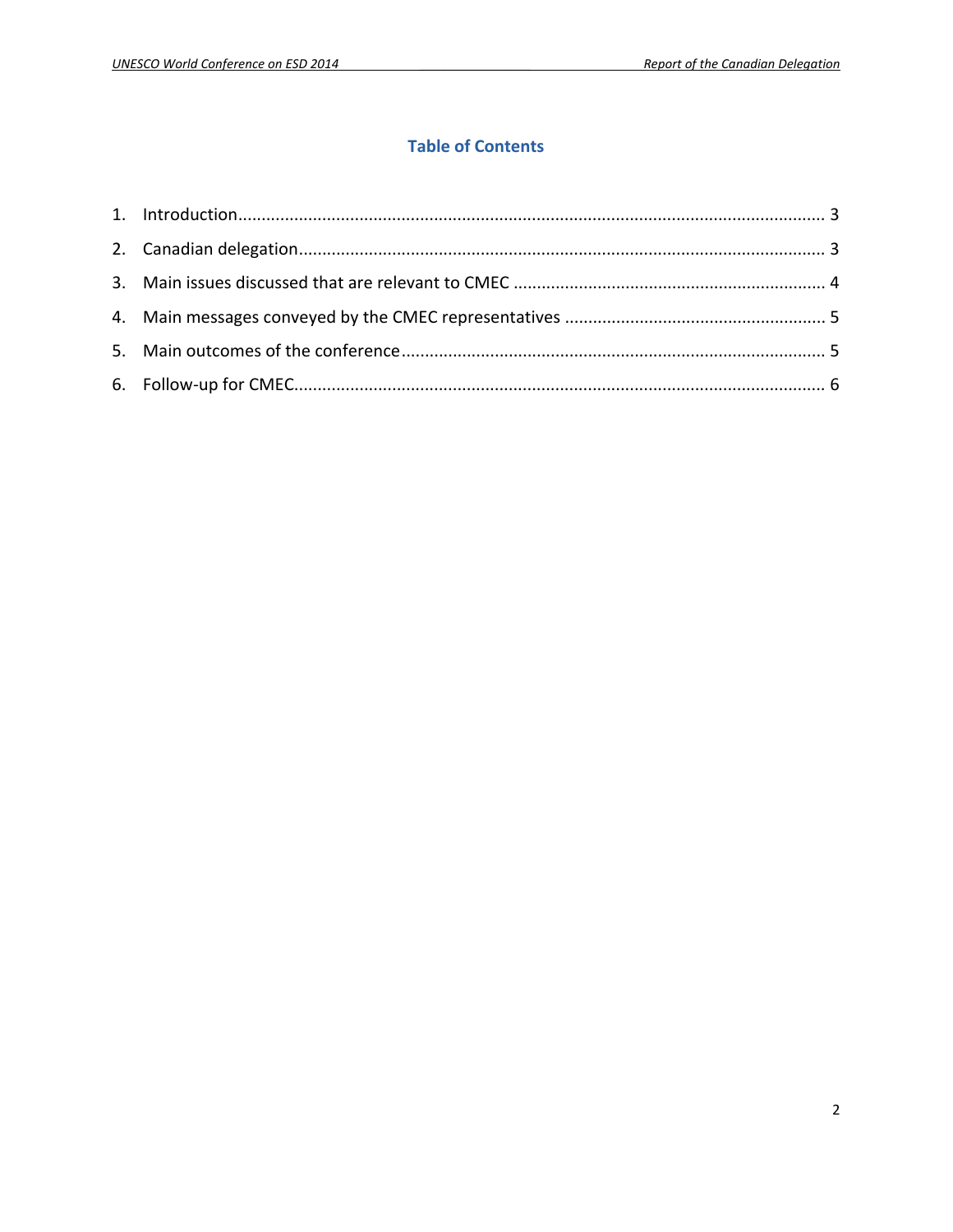## **1. Introduction**

The UNESCO World Conference on Education for Sustainable Development 2014 marked the end of the UN Decade of Education for Sustainable Development (UNDESD 2005–2014), for which UNESCO was designated lead agency by the UN General Assembly in 2002, and the launch of the Global Action Programme (GAP) on ESD, the follow‐up to DESD. The goal of GAP, as endorsed by Members States at the  $37<sup>th</sup>$  session of the UNESCO General Conference, is "to generate and scale up action in all levels and areas of education and learning to accelerate progress toward sustainable development."

Under the banner of "Learning Today for a Sustainable Future," the conference celebrated the achievements of DESD and identified lessons learned, while setting the stage for the future of ESD under GAP. The conference took place at a time when the global community, through various processes, is deliberating on goals and targets for a post‐2015 development agenda. ESD, as is widely recognized, is a crucial element of that agenda.

Some 1,000 participants, including 76 ministers from 140 countries, attended the three‐day conference, which included a high‐level round table, four plenary sessions, and 34 workshops, as well as 42 exhibition booths and 25 side events that showcased successful ESD projects from around the world.

Note that in response to an invitation from UNESCO for the coordination of a workshop by CMEC, Manitoba was nominated to act as a coordinator for the Cluster IV.2 workshop entitled: ESD in the post‐2015 era: from policy to practice.

The draft program for the conference is available at: http://unesdoc.unesco.org/images/0023/002306/230613E.pdf.

# **2. Canadian delegation**

- The Honorable Susan Sullivan, Minister of Education and Early Childhood Development, Newfoundland and Labrador, as head of the delegation;
- Gerald Farthing, Deputy Minister, Department of Education and Advanced Learning, Manitoba, and Chair of the UNECE Steering Committee on Education for Sustainable Development;
- Jennifer Tulk, Director of Communications, Department of Education and Early Childhood Development, Newfoundland and Labrador;
- Carolee Buckler, Senior Policy Advisor and Sustainable Development Coordinator, Department of Education and Advanced Learning, Manitoba;
- Antonella Manca-Mangoff, Coordinator, International unit, CMEC Secretariat; and
- Marcel Courchesne, Analyst, International, CMEC Secretariat.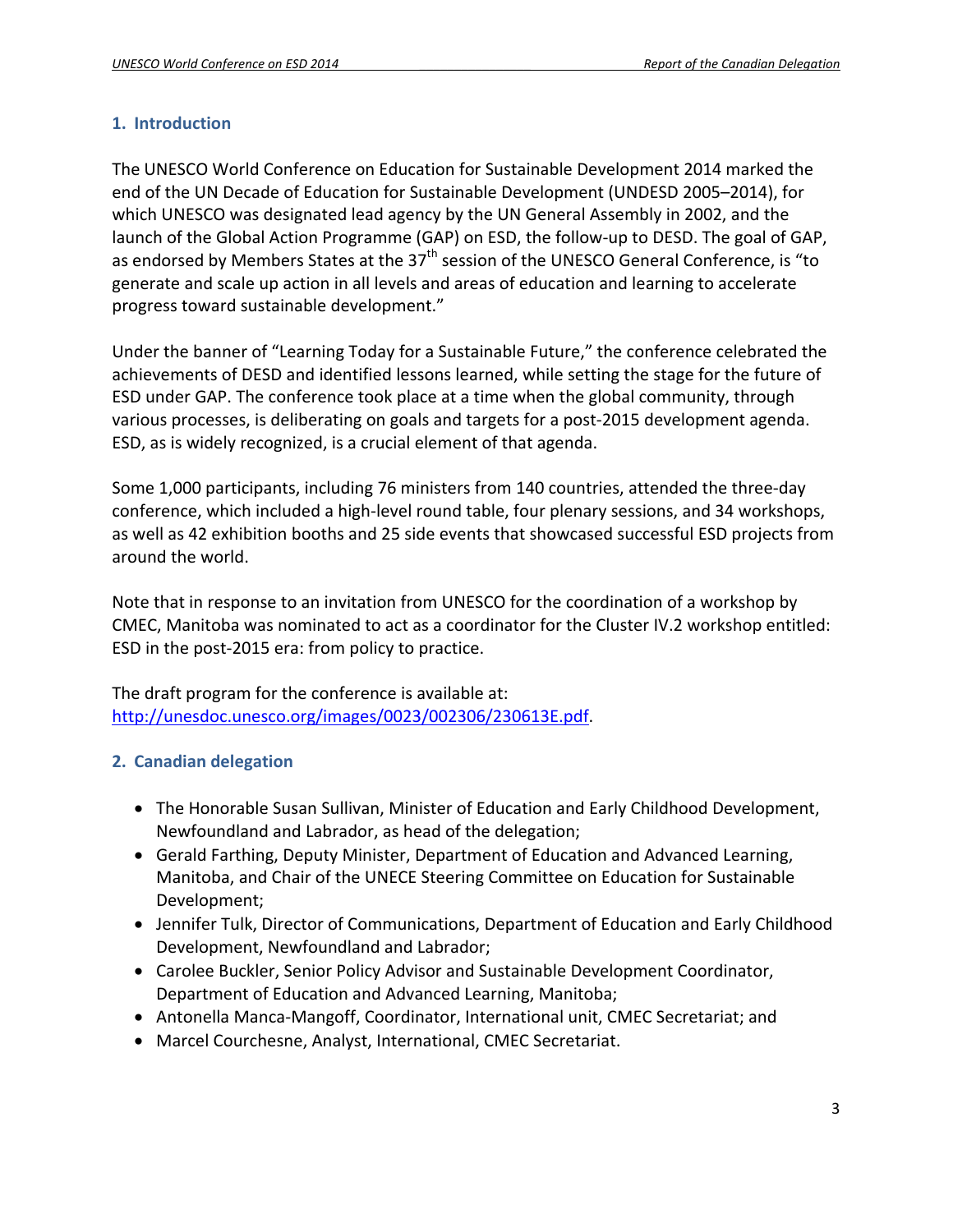The list of participants at the conference is available at:

http://www.unesco.org/new/fileadmin/MULTIMEDIA/HQ/ED/pdf/esd2014/WCESD list of par ticipants.pdf.

# **3. Main issues discussed that are relevant to CMEC**

At the high‐level round table, participants discussed key drivers and barriers that inform a policy response and identified action items with respect to ESD by addressing the following four key questions:

- 1. Why has ESD been adopted by some countries but not by others?
- 2. What are the success factors that enable the integration of ESD into education and sustainable development policies?
- 3. What prevents the creation of an enabling policy environment for ESD?
- 4. Which actions are needed at national and international levels in order to enhance the policy response to ESD?

At the opening plenary, the final report on UNDESD<sup>1</sup> was released by Qian Tang, Assistant Director‐General for Education, UNESCO. The report, entitled *Shaping the Future We Want*, assesses the growth of ESD throughout the decade and provides an up‐to‐date picture of ESD at the end of the decade. $2$  The report also features lessons learned and draws conclusions for future action on ESD. Despite the successes that were achieved during DESD, the report identifies the following challenges in realizing the full potential of ESD:

- the need for further alignment of the education and sustainable development sectors;
- the need for more work toward institutionalizing ESD to ensure strong political support for implementing ESD on a systemic level; and
- the need for more research, innovation, monitoring, and evaluation to develop and prove the effectiveness of good ESD practices.

The second plenary underscored the importance of reorienting education by integrating the ESD concept in order to build a better future for all. Presentations focused on how ESD could reinforce quality education by equipping learners with the knowledge, skills, and values to address social, environmental, and economic challenges of the  $21<sup>st</sup>$  century.

The third plenary highlighted ways in which ESD can help build green economies and societies that can help advance sustainable development policy and action to meet different needs around the world.

<sup>&</sup>lt;sup>1</sup>http://unesdoc.unesco.org/images/0023/002301/230171e.pdf

 $2\overline{N}$  Note that in order to prepare the final report on UNDESD, all UNESCO Members States were asked to respond to two questionnaires. Canada was among the 97 Member States responding to the first questionnaire and one of 70 Member States to answer the second questionnaire. Canada's responses are available on the CMEC Web site at http://cmec.ca/Publications/Lists/Publications/Attachments/335/Canada‐Response‐UNESCO‐DESD‐2014‐ Questionnaires‐1‐and‐2‐EN.pdf.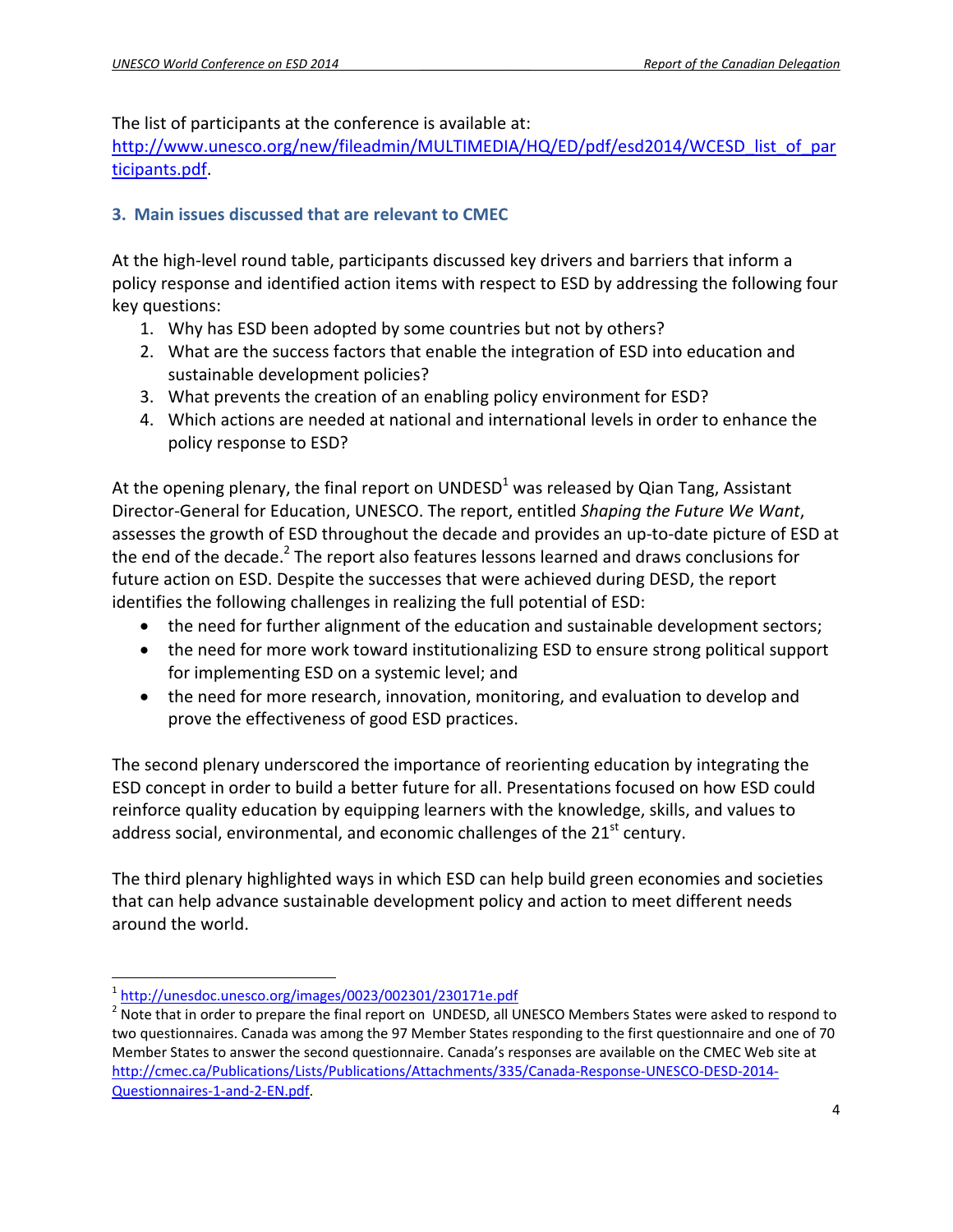### **4. Main messages conveyed by the CMEC representatives**

At the high-level round table, Minister Sullivan stressed the importance of integrating  $21^{st}$  – century learning into ESD and how it contributes to quality education in the Canadian context. She indicated that an important aspect of an enabling policy environment for ESD is to ensure an effective collaboration between the education community and the sustainable development community.

At the workshop coordinated by CMEC  $-$  ESD in the post-2015 era: from policy to practice  $$ and attended by more than 100 participants, Minister Sullivan highlighted the importance of developing education policies that address the social, environmental, and economic challenges and opportunities of the  $21^{st}$  century, and described a number of initiatives that have been implemented in provinces and territories of Canada. Note that the workshop was chaired by Dr. Farthing, with David Bell, Chair of Learning for a Sustainable Future, Canada, facilitating the discussion.

Throughout the conference, Minister Sullivan emphasized that education, specifically curriculum in the K–12 systems, plays a vital role in helping to achieve sustainable development and provides us with the tools needed to teach our young people, the future world leaders, about sustainability. As the world strives to incorporate  $21<sup>st</sup>$ -century skills into our respective curricula, the minister stressed the importance of ensuring that teachers instill in students the notions of responsibility, connectedness, and tolerance, as well as equipping them with critical‐ thinking and entrepreneurial skills. ESD provides resources that allow students to have the knowledge, skills, attitudes, and values to shape a sustainable future.

During the workshop on Developing ESD Initiatives for Early Childhood Care and Education, Minister Sullivan highlighted the *CMEC Early Learning and Development Framework*, <sup>3</sup> which endorses play as the most important mode of learning for young children. The framework presents a pan‐Canadian vision for early learning that can be adapted to the unique needs and circumstances of each province and territory. The objective is to enhance the quality and continuity of the learning experience in the early years and beyond.

#### **5. Main outcomes of the conference**

The conference closed with a declaration calling for urgent action to mainstream ESD and include it in the post‐2015 development agenda. The Aichi‐Nagoya Declaration on Education for Sustainable Development<sup>4</sup> also calls on all nations to implement the Global Action Programme (GAP) on ESD to move the ESD agenda forward. The declaration also ensures that the conference outcomes will be taken into account at the World Education Forum 2015 to be held in Incheon, Republic of Korea, on May 19–22, 2015, whose aims are to reach an agreement on a

<sup>&</sup>lt;sup>3</sup> www.cmec.ca/Publications/Lists/Publications/Attachments/327/2014-07-Early-Learning-Framework-EN.pdf<br><sup>4</sup> http://unesdoc.unesco.org/images/0023/002310/231074e.pdf